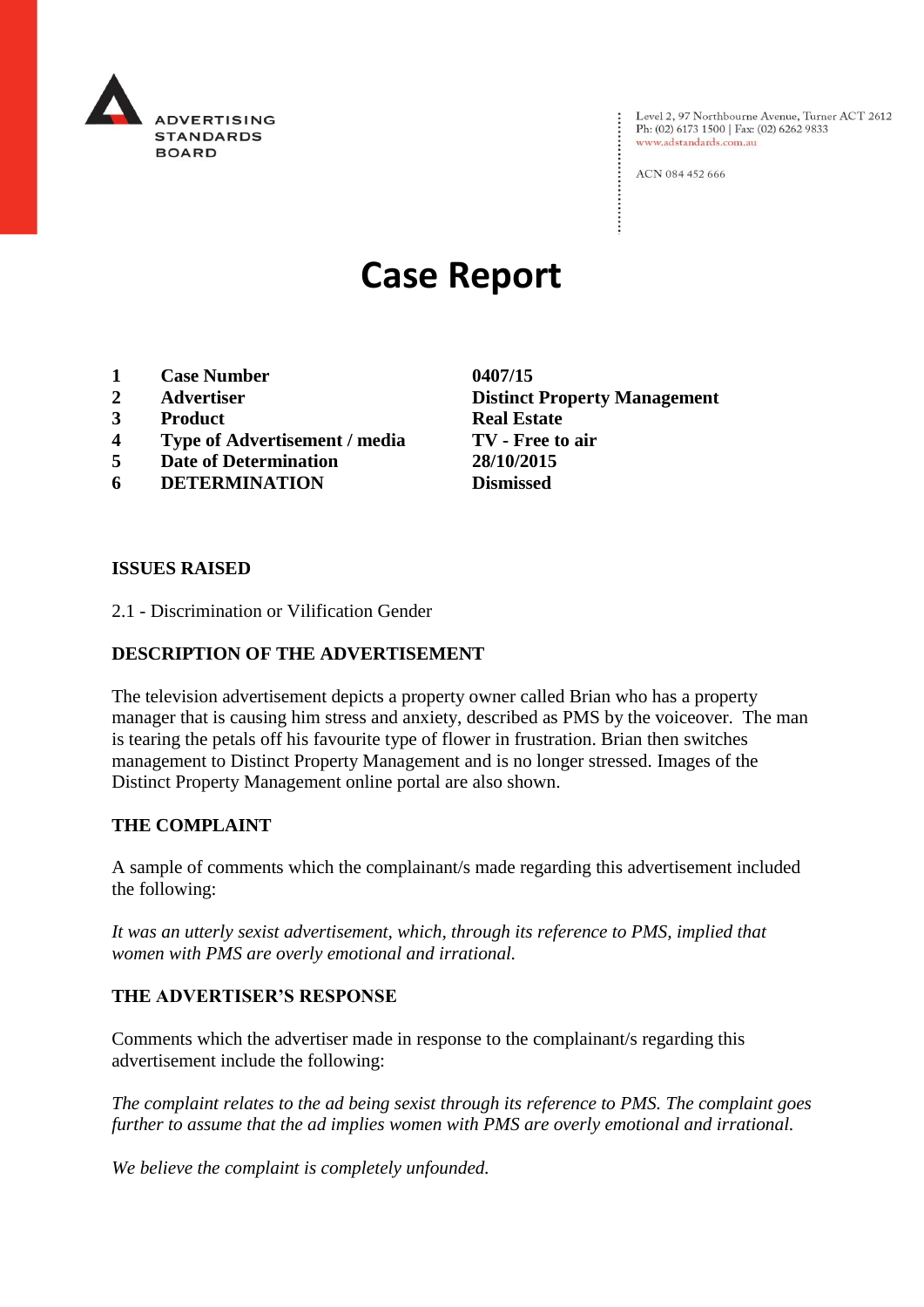*The voiceover within the ad specifically states "When Brian had to rent his beloved home to relocate for work he developed PMS - Property Manager Stress. This made him irritable and irrational." The direct assertion in the add is that the fact Brian is renting out his home is making him irritable and irrational and that he is suffering from Property Manager Stress.*

*The complaint asserts that the ad is utterly sexist. The add uses a male actor, defines the problem the actor is having as Property Manager Stress. The basis of the complaint is completely unsubstantiated. The ad does not in any way breach any part of Section 2 of the Advertisers Code of Practice.*

*The complaint goes on to note that the ad, through its reference to PMS implies that women with PMS are overly emotional and irrational. We assume that the complainant is referring to Premenstrual syndrome however this is not defined in the complaint. We specifically note that the character in the ad (Brian) is male, there is no reference to premenstrual syndrome in the ad and the complainant has made a large number of incorrect assumptions and assertions.*

*This is not the case; the ad clearly defines PMS as Property Manager Stress. PMS is an acronym for Property Manager Stress. It appears the complainant has confused Property Manager Stress with Premenstrual Syndrome.*

*We note that according to the website acronym finder* 

*(https://www.acronymfinder.com/PMS.html) there are more than 206 different defined uses for the acronym PMS. The most commonly used reference to PMS is "Pantone Matching System" which is a global accepted standard for colour matching.*

*Our ad makes no reference to PMS as a medical condition, it makes no reference to women, it makes no inference direct, or otherwise, that women with PMS are overly irrational and emotional.*

*We have carefully reviewed Section 2 of the Advertiser Code of Practice and believe that the ad does not breach any part of the Code on the basis of the above.*

## **THE DETERMINATION**

The Advertising Standards Board ("Board") considered whether this advertisement breaches Section 2 of the Advertiser Code of Ethics (the "Code").

The Board noted the complainants' concerns that the advertisement is sexist and implies women are emotional and irrational prior to menstruating.

The Board viewed the advertisement and noted the advertiser's response.

The Board considered whether the advertisement complied with Section 2.1 of the Code which requires that 'advertisements shall not portray or depict material in a way which discriminates against or vilifies a person or section of the community on account of race, ethnicity, nationality, gender, age, sexual preference, religion, disability, mental illness or political belief.'